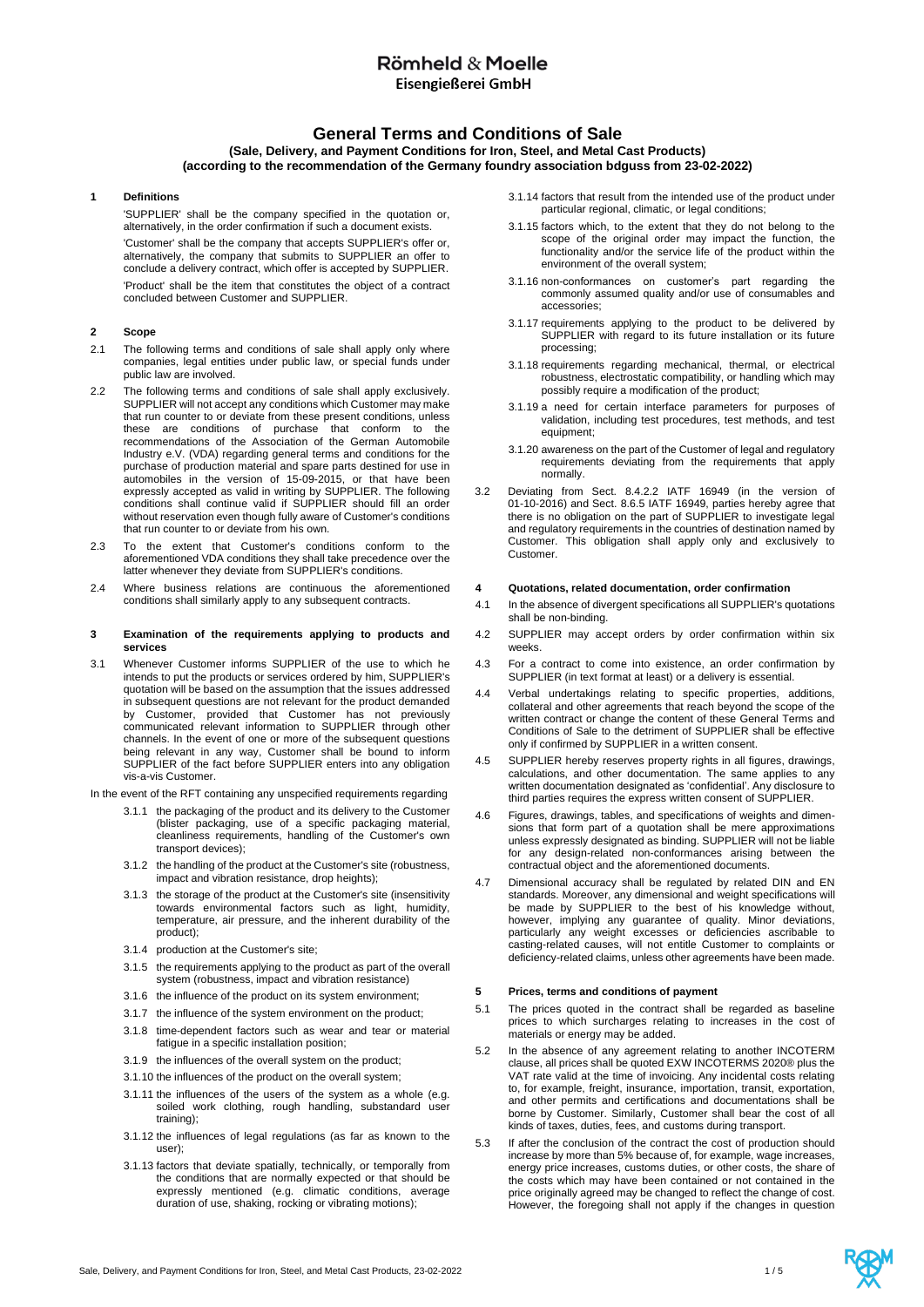occur within 6 weeks after the conclusion of the contract. The right to modify a price shall fall due when either party submits a related demand in writing. If no agreement relating to the modification of the price can be reached between the parties, SUPPLIER may terminate the contract in writing in whole or in part within three months. In order to retain the price originally agreed, SUPPLIER may use alternative sources of supply. If, after a change of supply sources, deliveries to Customer may be made only after a sampling process, Customer shall bear the cost of said process.

- 5.4 In the absence of express agreements to the contrary, offers and invoices shall be made out in the currency valid at the delivering plant.
- 5.5 If not agreed otherwise, the cost of piece-related patterns and manufacturing equipment shall be paid in advance.
- 5.6 If not agreed otherwise, invoices shall fall due on receipt. Provided that related credit approvals are not withdrawn, invoices shall be payable net within 30 days after the invoice date. In cases where discounts have been contractually agreed, such discounts shall be admissible only if all invoices previously due have been paid.
- 5.7 Deliveries of instalments will be covered by separate invoices. Each such invoice will be payable on a separate date.
- 5.8 For all methods of payment, the date of receipt shall be the day on which SUPPLIER or, alternatively, a third party having a claim on SUPPLIER will be able to dispose of the amount finally.
- 5.9 In the event of Customer's payment of the purchase price being delayed, any amounts outstanding shall bear interest at a rate of (5)% above the base rate, any claims stipulating a higher interest rate and/or further damage continuing valid.
- 5.10 As laid down in this contract, customer shall be bound to pay the purchase price and accept delivery of the goods. If Customer should fail to meet one of his obligations arising from this contract or from applicable law, SUPPLIER may retain any and all deliveries and services without detriment to any other legal claims he may have.
- 5.11 Where no agreement regarding a binding order volume exists, SUPPLIER will base his calculation on the non-binding order volume (target volume) specified by Customer.
- 5.12 In the event of Customer accepting only a volume smaller than the target volume, SUPPLIER shall be entitled to increase the price of each item accordingly.
- 5.13 In the event of SUPPLIER delivering goods which are indubitably faulty to some extent. Customer shall nevertheless be obliged to pay for any faultless goods delivered, unless Customer is not interested in such partial delivery.
- 5.14 SUPPLIER will accept cheques or bills of exchange only in fulfilment but not instead of fulfilment and only on the basis of a written agreement. SUPPLIER's claim will only be fulfilled on the day on which he will be able to dispose of the value without having to expect reversal demands. Collection costs, discount and exchange charges and interests shall always be paid by Customer and shall fall due for payment immediately.
- 5.15 Retaining or offsetting payments shall be admissible only if any counterclaims are undisputed or have been finally validated.

## **6 Retention of title**

- 6.1 SUPPLIER will retain ownership of the items delivered until all payments arising from the business relationship with Customer have been received.
- 6.2 SUPPLIER's assertion of his right of ownership or the seizure of items delivered by him shall not be regarded as equivalent to a rescission of the contract unless this is explicitly stated by SUPPLIER in writing.
- 6.3 Customer is entitled to sell the items delivered in the ordinary course of his business; however, Customer assigns at this time to SUPPLIER all claims in the amount of the purchase price agreed between SUPPLIER and Customer (inclusive of value-added tax) which may accrue to Customer as a result of such sale, independently of whether the items delivered are sold on before or after machining. Once these claims have been ceded, Customer may lawfully collect them. If such is the case, however, SUPPLIER may demand that the claims ceded and the relevant debtor be made known, that all information needed for collection is given, that relevant documents are handed over, and that the debtors (third parties) are informed of the cession.
- 6.4 Customer will always process or reshape the products on behalf of SUPPLIER. In the event of the items delivered being processed together with other items that do not belong to SUPPLIER, SUPPLIER shall acquire a co-ownership in the new item in an amount corresponding to the relationship between the value of the items delivered and the other items involved in processing at the relevant time.
- 6.5 In the event of the items delivered being inseparably blended with other items not in the possession of SUPPLIER, SUPPLIER shall acquire a share in the ownership of the new item corresponding to the relationship between the value of the items delivered and the other amalgamated items. Customer shall keep SUPPLIER's share safe on SUPPLIER's behalf.
- 6.6 Customer may neither pawn nor collateralise items intended for delivery. In the event of items being seized, collateralised or otherwise disposed of by a third party Customer shall inform SUPPLIER without delay, providing SUPPLIER with any and all information and documents required to protect SUPPLIER's rights. Enforcement officers and/or third parties shall be informed of SUPPLIER's property rights.
- 6.7 SUPPLIER undertakes at the request of Customer to release the collaterals due to him in the event of the realizable value of said collaterals exceeding that of the relevant claims by more than 10%. The collaterals to be released shall be chosen by SUPPLIER.

## **7 Scope of delivery, time of delivery, delivery quantities, force majeure**

- 7.1 In order to conform to agreed delivery and performance deadlines, all technical questions must first have been answered, and payments and other obligations must have been provided and/or fulfilled by Customer in good time. If this has not happened, related terms will be prolonged accordingly. Delivery terms may be obstructed by design changes and article modifications requested by Customer. They may be restarted only after the changes in question have been approved by Customer.
- 7.2 In the absence of agreements to the contrary, conformance to delivery deadlines will essentially depend on SUPPLIER's reporting a consignment being ready for shipment or collection.
- 7.3 SUPPLIER will supply Customer with products as far as his delivery options permit.
- 7.4 Delivery may be made in instalments provided the use of the products is not hampered thereby.
- 7.5 Delivery times will be lengthened whenever the contract is infringed by Customer in a manner that hampers deliveries or, alternatively, because of force majeure, strikes, circumstances beyond SUPPLIER's control, or inclement weather conditions for as long as these conditions persist.
- 7.6 High as well as low delivery volumes within a tolerance of 10% of the total order volume shall be admissible if production-related. The total price agreed will be changed accordingly.
- 7.7 In cases of force majeure as well as in the event of any occurrence beyond the will of SUPPLIER and his influence such as, for example, natural disasters, pandemics, mobilisation, war, riots, strikes and lockouts, import and export restrictions imposed by the authorities, unforeseen events occurring during manufacture or delivery at SUPPLIER's or any of his sub-suppliers, the term of delivery shall be considered prolonged in proportion. SUPPLIER will inform Customer as soon as possible about the onset and the end of such conditions.
- 7.8 Any changes desired by Customer will lengthen the delivery period until SUPPLIER has reviewed all technical questions and checked the feasibility of the changes. The delivery period will be lengthened by the time required to implement the new specifications in production. Whenever an active production process is interrupted SUPPLIER may move on and finish other orders. SUPPLIER is not obliged to keep production capacities in reserve for the duration of the delay.
- 7.10 If Customer should want SUPPLIER to conduct any tests the timing and scope of such tests must be agreed beforehand. If this is not done before the contract is concluded, any resultant costs shall be at the expense of Customer.
- 7.11 If a delivery is to be based on a sample prepared by SUPPLIER Customer shall inspect and release said sample without delay on SUPPLIER's premises after its completion has been reported. If for reasons for which Customer is responsible no release is granted after a reasonable period of grace has been set, the sample shall be regarded as released, in which case SUPPLIER shall be entitled either to ship the sample or put it into storage at Customer's risk and expense.

## **8 Shipment, passage of risk**

- 8.1 Unless differently provided in the order confirmation delivery in conformance with EXW INCOTERMS 2020® shall be regarded as agreed.
- 8.2 Compliance with a delivery date or term depends on the time at which SUPPLIER reports a delivery ready for shipment or collection.

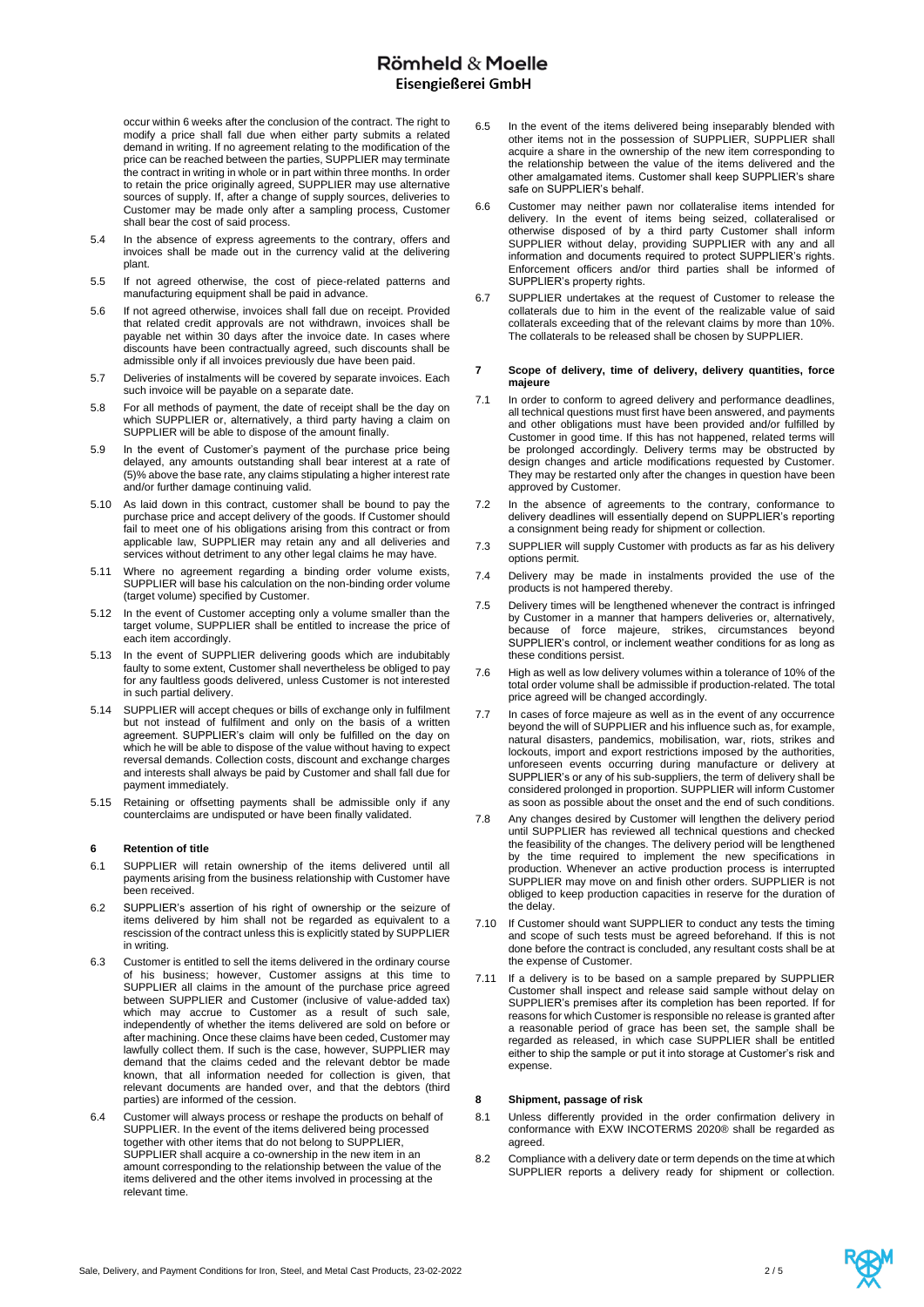# Römheld & Moelle Eisengießerei GmbH

- 8.3 In the absence of any agreement to the contrary goods reported ready for shipment shall be accepted by Customer without delay. In the event of Customer neglecting this obligation SUPPLIER may, at his option, either send the goods to Customer at Customer's expense or store them on the premises of a third party at Customer's expense and risk.
- 8.4 The risk involved will pass to Customer in conformance with EXW INCOTERMS 2020®. Should SUPPLIER employ a machining contractor, and if this machining contractor should deliver the goods directly to Customer, EXW INCOTERMS 2020® shall apply at the processor's place of business.
- 8.5 The above regulations regarding the passage of risk shall apply even if SUPPLIER has taken over other services such as, for example, the cost of shipment or of delivery.
- 8.6 In the event of the goods not being delivered in conformance with EXW INCOTERMS 2020® the risk will pass at the time when the goods are handed over to the first transport person, provided nothing different has been agreed.

## **9 Property rights**

- 9.1 Customer hereby undertakes to inform SUPPLIER without delay of any claims by third parties relating to property rights in the products delivered, and to leave SUPPLIER to handle the matter of legal defence. SUPPLIER shall be entitled to carry out any changes necessitated by property rights claims by third parties at his own expense even where products already delivered and paid for are concerned.
- 9.2 In the event of a third party restraining SUPPLIER from manufacturing or delivering a product because of property rights belonging to said third party, SUPPLIER shall be entitled to cease work until the legal situation has been cleared up between the Customer and the third party unless SUPPLIER is responsible for an infringement of said property rights. SUPPLIER shall be entitled to withdraw from the contract if because of the delay it should appear unreasonable for SUPPLIER to continue processing the order.
- 9.3 Customer shall be answerable to SUPPLIER for any goods or services provided being free from any property rights of third parties. Customer hereby releases SUPPLIER from any relevant claims by third parties.

#### **10 Liability for delivery delays**

- 10.1 In the event of SUPPLIER failing to deliver the goods in conformance with the provisions of the contract, and if the relevant purchase contract concerns a short sell within the meaning of BGB § 286 Par. 2 No. 4 or HGB Par. 376, and if Customer still retains his interest in the continued performance of the contract, SUPPLIER shall be liable in conformance with applicable legal regulations unless he is not responsible for the contravention of the contract.
- 10.2 In the event of SUPPLIER failing to meet his obligation to deliver the goods as provided in the contract, he shall be held liable in conformance with legal regulations in the event of Customer claiming damages on the basis of intent or gross negligence on the part of SUPPLIER's representatives or agents. To the extent that SUPPLIER is not charged with intent in conjunction with his liability, said liability shall be limited to the damage that is foreseeable and typical.
- 10.3 In the event of SUPPLIER failing to meet his obligation to deliver the goods as provided in the contract he shall be liable in conformance with the law in case he culpably infringes any important obligation under the contract. If SUPPLIER is not accused of intentionally breaking the contract, his liability will be restricted to the damage that is foreseeable and typical.
- 10.4 Liability for culpably injuring a person's life, body, or health shall not be affected.
- 10.5 In the absence of any regulations to the contrary in the above, any further liability for delivery delays is hereby excluded.

## **11 Liability for defects**

- 11.1 To the extent that a product has been specified it will be free from material defects if it conforms to recognized manufacture-related tolerances. Customer may only invoke any use intended by him for the product if said use was specifically agreed in writing.
- 11.2 The data and illustrations shown in prospectuses and catalogues are approximations commonly used in the industry unless expressly characterised as binding by SUPPLIER.
- 11.3 Wherever SUPPLIER's deliveries are regulated by drawings, specifications, samples etc. provided by Customer, Customer shall bear the risk of suitability for the use intended. Whether or not the goods conform to the conditions of the contract shall be established at the time of risk passage.
- 11.4 Unless otherwise agreed between the parties the goods shall be deemed conformable with the contract if they conform to the regulations applying in the country of origin. Normative requirements applying in countries other than that of origin must be expressly agreed in writing.
- 11.5 SUPPLIER will not provide any warranty for material defects that are due to unsuitable or inexpert use, faulty installation and/or commissioning by Customer or third parties, wear and tear, and faulty or negligent treatment. The same applies to any consequences of changes or repairs chosen by Customer that have been executed inexpertly and without SUPPLIER's consent by Customer or third parties. The same holds true for defects that reduce the value or suitability of the goods to an inconsiderable extent.
- 11.6 11.6 § 434 Par. 3 Clause 1 No. 1, 2a) and 4 BGB shall not apply to the extent these regulations collide with a contractually agreed quality.
- 11.7 § 434 Par. 3 Clause 1 No. 2 b) BGB shall not apply inasmuch as express mention is made in a quality agreement of the fact that said quality agreement deviates from public statements made by Seller or by another link in the contractual chain or by order of any of these, particularly in advertisements or on labels. The foregoing shall apply even if no detailed mention is made of what public statements contradict the quality agreement.
- 11.8 In the event of the parties having agreed on a first-off-tool sample test report, the test results quoted in the test report shall take precedence over the agreed quality within the meaning of § 434 Par. 2 No. 1 BGB as well as the objective requirements within the meaning of § 434 Par. 3 Clause 1 No. 3 BGB inasmuch as the first-off-tool sample test report has been approved by Customer.
- 11.9 According to § 434 Par. 3 Clause 1 No. 2 BGB, the usual properties include quantity, quality, and other characteristics of the object, including its durability, functionality, compatibility, and safety, unless this clashes with a contractual agreement on quality.
- 11.10 Obvious defects must be reported and a complaint made to SUPPLIER without delay. A defect for which SUPPLIER is responsible may be repaired or the part in question replaced at SUPPLIER's choice. In case of a repair SUPPLIER shall be obliged to bear any expenses required to remedy the defect, including specifically the cost of transport, carriage, labour, and material, provided that these costs are not increased by the item purchased being moved to a site other than the place of fulfilment. In the event of SUPPLIER opting for repairs, Customer shall make the item available for the purpose at the place of manufacture upon request by SUPPLIER.
- 11.11 In the event of rectification failing, Customer may demand either resignation or reduction.
- 11.12 If Customer has installed the defective object in another object or attached it to another object in conformance with its design and intended use, SUPPLIER shall be obliged as part of the rectification process to compensate Customer for the requisite cost of removing the defective object and installing or attaching the repaired or delivered fault-free object. The above shall not apply if SUPPLIER is in a position to refuse the kind of supplementary performance chosen by Customer as per Art. 439 Par. 4 BGB. SUPPLIER may refuse the kind of supplementary performance chosen by Customer if the cost of such performance is higher by more than 150% of the value of the goods in perfect condition.
- 11.13 SUPPLIER will be liable for defects in conformance with legal regulations if he has fraudulently concealed the defect or has guaranteed the condition of the object.
- 11.14 SUPPLIER will be liable for defects in conformance with legal regulations in the event of Customer claiming damages based on intent or gross negligence on the part of SUPPLIER's representatives or agents. If SUPPLIER is not charged with a deliberate breach of contract under his liability for defects, said liability will be restricted to the typical extent of the damage.
- 11.15 SUPPLIER will be liable for defects in conformance with legal regulations if he culpably contravenes one of his material obligations under the contract. If SUPPLIER is not charged with intentionally infringing the contract his liability will be restricted to the typical extent of the damage.
- 11.16 Liability for culpable injuries to life, body, or health shall not be affected by the above. The same shall apply to liability under the product liability act.
- 11.17 In the absence of contradictory provisions in the above, liability for defects shall be ruled out.
- 11.18 Claims under Art. 437 BGB shall become time-barred twelve months after the passage of risk, unless the products concerned have been used as elements of a building in conformance with their typical usage and have caused said building to become defective.

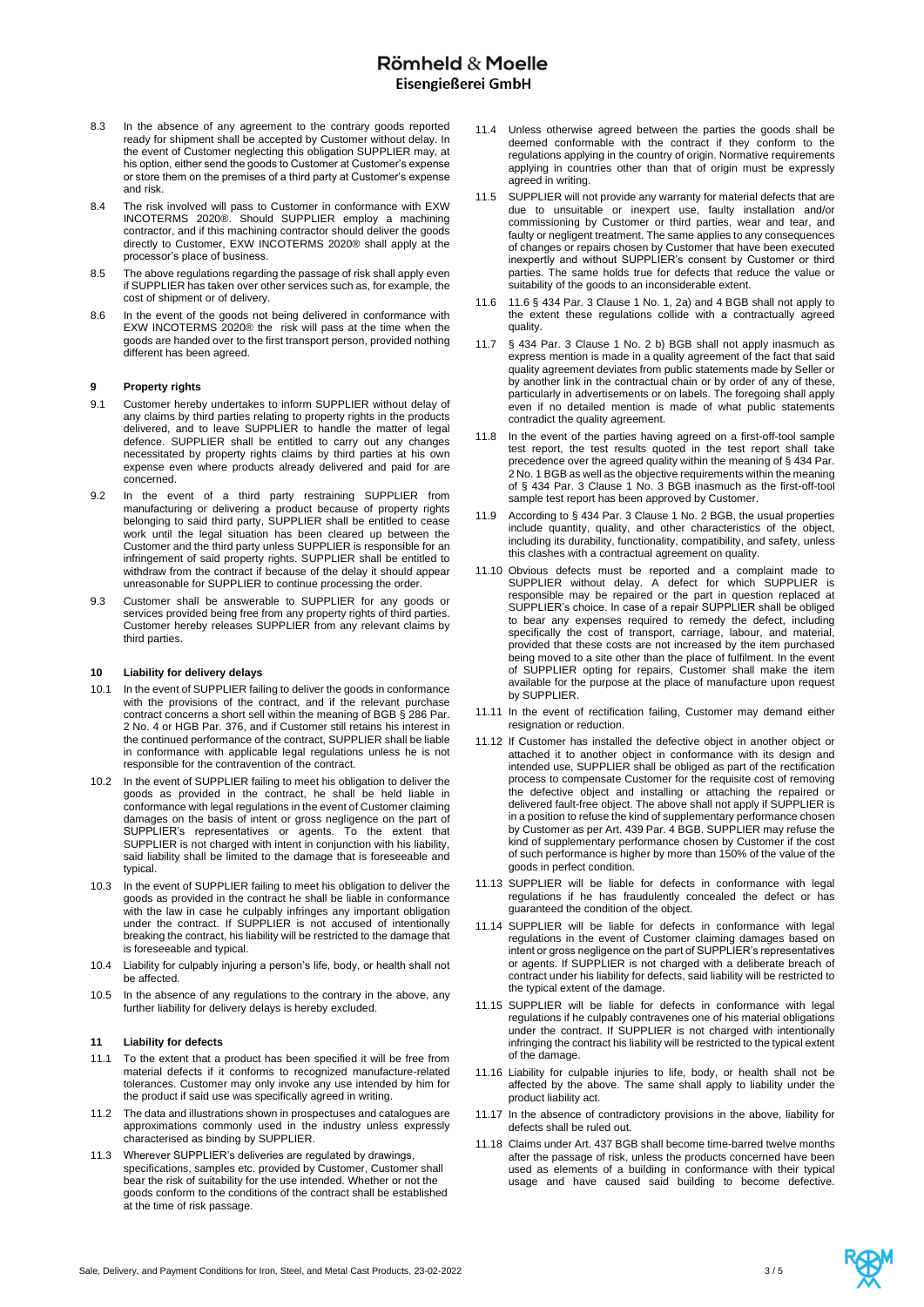11.19 In case of a recovery claim under Art. 478, 479 BGB, the period of limitation shall remain unaffected. It amounts to five years, counting from the date of delivery of the faulty product.

## **12 Overall liability**

- 12.1 Without regard to the legal nature of the claim asserted, particularly where it is based on faults occurring at the conclusion of the contract, the neglect of other duties, or tortious claims to compensation for material damages under Art. 823 BGB, SUPPLIER shall be liable as outlined in clauses 11.10, 11.11 and 11.12. Any further liability is hereby excluded.
- 12.2 In so far as SUPPLIER's liability for damages is excluded under this clause, the same shall apply to the personal liability for damages of SUPPLIER's employees, representatives, and agents.
- 12.3 The limitation of all claims not subject to limitation related to material deficiency shall be 18 months, the term beginning at the time when the damage and the person inflicting it should have become known to Customer unless there is gross negligence on Customer's part.

## **13 Tools, material**

- 13.1 In the event of Customer providing SUPPLIER with patterns or manufacturing equipment (such as moulds, templates, and core boxes) (hereinafter 'equipment'), such articles shall be sent to SUPPLIER free of cost. SUPPLIER may instruct Customer at any time to retrieve such equipment free of cost. If Customer does not follow such a demand within 3 months SUPPLIER shall be entitled to send the articles back to Customer at Customer's expense. The cost of maintenance and any modifications desired shall be borne by Customer.
- 13.2 Customer shall be liable for the design and construction of the equipment being technically correct and/or capable of fulfilling the purpose of production. However, SUPPLIER shall be entitled to implement any changes demanded by the requirements of foundry technology. In the absence of a special agreement, SUPPLIER shall not be obliged to check whether or not the equipment provided corresponds to any accompanying drawings or samples.
- 13.3 In case of SUPPLIER making or buying production-related patterns or manufacturing equipment, Customer shall reimburse SUPPLIER for the cost incurred. Where not the entire cost has been invoiced, Customer will pay the remaining expenses if he is not prepared to buy the number of items promised by him at the time when the contract was concluded. Patterns and manufacturing equipment made or procured by SUPPLIER will remain his property. During the life of the contract, these will be used exclusively for deliveries to Customer. In the event of more than 3 years having passed since the last order, SUPPLIER will no longer be obliged to keep the equipment.
- 13.4 In the event of Customer suspending or terminating concrete collaboration while the tools and equipment are being made, he will be charged for any production cost incurred until then.
- 13.5 Unless something else has been agreed in writing, the tools and/or equipment made and/or procured by SUPPLIER will be SUPPLIER's property.
- 13.6 If it has been agreed that Customer is to become the owner of any patterns and manufacturing equipment procured by SUPPLIER, ownership will pass to Customer as soon as the purchase price is paid completely. Instead of the patterns and manufacturing equipment made or procured by SUPPLIER being actually handed over, Customer will cede both to SUPPLIER for his SUPPLIER's own use. Customer may terminate this cession no earlier than 2 years after the passage of ownership, provided that no other agreements have been made.
- 13.7 Tool costs and/or cost shares will be invoiced separately from the value of the goods at all times. In the absence of agreements to the contrary, these shall be paid when the first-off-tool sample is submitted or, if such a sample has not been ordered, when the first delivery of goods is made.
- 13.8 SUPPLIER undertakes to keep the tools and/or manufacturing equipment safe for Customer for a period of 3 years after the last delivery. In the event of Customer informing SUPPLIER before the end of said period that orders will be placed within a period of up to another year after that, SUPPLIER shall be obliged to keep the tools etc. safe for that extra period. If not, SUPPLIER will be free to dispose of the tools and/or manufacturing equipment.
- 13.9 Any patterns and manufacturing equipment in SUPPLIER's possession shall be treated by SUPPLIER with the same diligence commonly applied by him in his own affairs. On demand by Customer, SUPPLIER shall insure the patterns and equipment in Customer's possession at Customer's expense.
- 13.10 In the event of any property rights of third parties being infringed by deliveries made in conformance with drawings or other data provided by Customer, Customer will release SUPPLIER from any related claims.
- 13.11 Drawings and documents handed over to Customer as well as any proposals regarding advantages in the design and production of castings must not be passed on to any third parties. Their return may be demanded from SUPPLIER at any time. Licence claims made by Customer on the basis of any industrial property rights in patterns and manufacturing equipment submitted and/or made or procured at Customer's order shall be inadmissible provided these are used by SUPPLIER in conformance with the contract.
- 13.12 If Customer should demand the surrender of a tool or piece of equipment, he thereby waives delivery of those parts for the manufacture of which SUPPLIER needs the tool or piece of equipment concerned (e.g. serial parts or spares). SUPPLIER will accept this waiver.

## **14 Cast-in parts**

- 14.1 Parts intended for casting in shall be delivered free of charge. They shall be dimensionally accurate and ready for being cast in. Any machining cost required shall be paid by Customer.
- 14.2 The number of cast-in parts shall exceed the number of castings by a reasonable margin.

## **15 Counterclaims, assignability**

- 15.1 Customer shall only be entitled to set-offs if his counterclaims have been made in time, are undisputed, or have been recognized by SUPPLIER. Moreover, Customer shall only be entitled to exercise any right of retention if his counterclaim is based on the same contractual relationship.
- 15.2 Customer is entitled to cede any rights arising from contracts concluded between him and SUPPLIER only with SUPPLIER's consent.

#### **16 SUPPLIER's right of resignation; cancellation of untermed contracts**

- 16.1 In case of an event occurring for which SUPPLIER is not answerable and which modifies the economic significance or the content of the performance to a considerable extent or considerably impacts SUPPLIER's operations or, alternatively, in case of an impracticality for which SUPPLIER is not answerable coming to light subsequently, SUPPLIER shall be entitled to withdraw from the contract in whole or in part, unless a partial withdrawal is unacceptable to Customer. Further legal rights of resignation shall not be affected by the foregoing.
- 16.2 Customer shall have no claim for damages for such a resignation. If SUPPLIER wishes to exercise his right of rescission he shall inform Customer accordingly even in cases where an extension of the term of delivery has previously been agreed with SUPPLIER.
- 16.3 Untermed contracts may be terminated by SUPPLIER at 3 months' notice.

## **17 Data privacy**

- 17.1 Customer undertakes to obtain from all persons in communication with SUPPLIER on Customer's behalf either in his name or by his order legally effective statements by which said persons agree that CUSTOMER may gather, store, process, and use the personal data of said persons to process and execute business transactions previously completed as well as current, to prepare new contracts and/or similar business contacts. In this context, the term personal data refers most particularly to contact data, such as names, addresses, job titles, telephone numbers, email addresses, etc. as well as to data relating to special skills, the time and place of meetings, and similar data.
- 17.2 Customer undertakes to obtain from any and all persons communicating with SUPPLIER in Customer's name legally effective statements in which said persons expressly agree that SUPPLIER may pass on these data to third parties for the purpose of processing and handling business transactions both already concluded and relating to current business, for preparing the ground for new contracts, and/or similar business contacts.
- 17.3 Customer undertakes to obtain from any and all persons communicating with SUPPLIER in Customer's name legally effective statements by which said persons expressly agree that SUPPLIER shall be obliged to delete their personal data only at their express request.